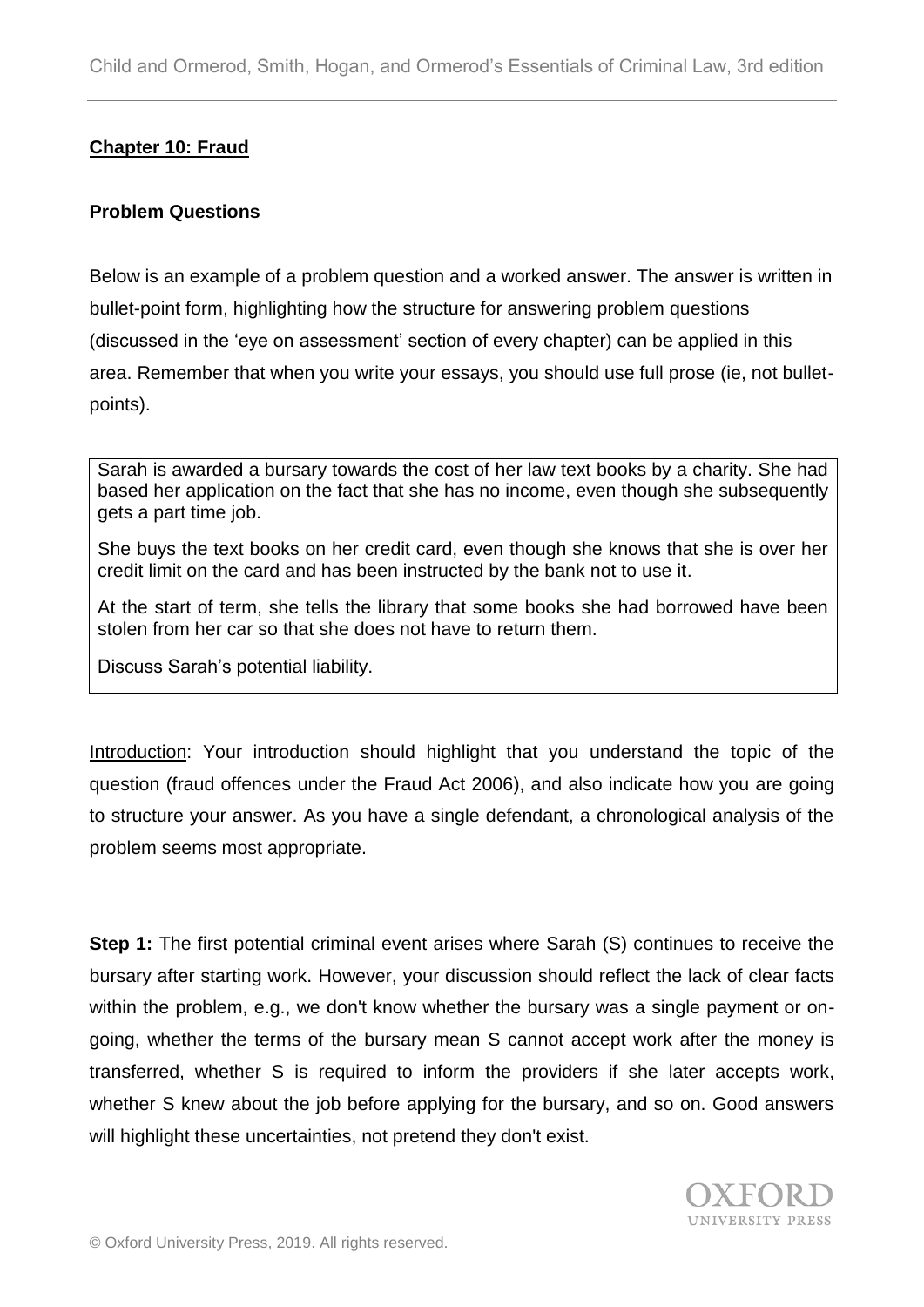## **Step 2 and 3:**

- This could be fraud by false representation (section 2): (i) If she lied in her application (i.e., if she knew she was going to start work, and stated that she was not), (ii) If she continues to receive the bursary when she starts work, representing falsely that she is still entitled.
- Alternatively, this could be fraud by failure to disclose (section 3): (i) If she knew and did not disclose information about the job when applying, (ii) or when she started the job and did not inform the providers.
- In both cases, the main uncertainty in the elements of the offence relate to the absence of facts (eg, were her representations false, and/or did she have a duty to disclose?). There may also be questions about whether her conduct was dishonest, particularly where the sums of money may have been quite small.

**Step 4:** There are no applicable defences, and so no discussion is required.

**Step 5:** Subject to the uncertainties highlighted above, S is likely to be liable for fraud.

**Step 1:** The second potential criminal event arises where S buys the books using her credit card.

**Step 2:** The most likely offence here would be fraud by false representation (section 2).

## **Step 3:**

- Does S make a false representation? Yes, as when presenting the card S is representing that she is authorised to use it.
- Does S know the representation is false? Yes, as she has been instructed by the bank.
- Does she have an intention to make a gain by that representation? Yes, as she intends to gain the books.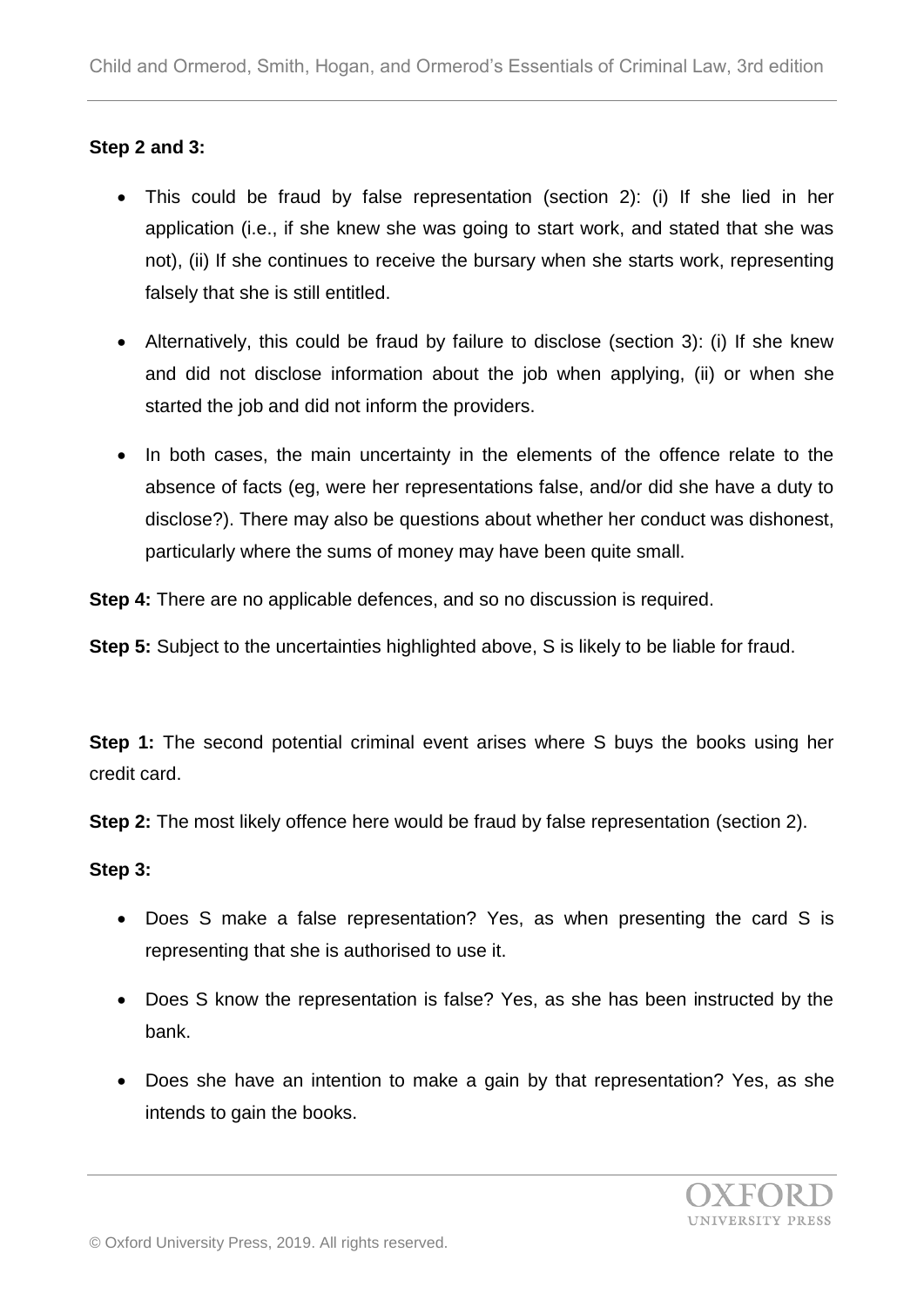Does she act dishonestly? The test in *Ivey* should be applied, and is very likely to be satisfied.

**Step 4:** There are no applicable defences, and so no discussion is required.

**Step 5:** It is likely that S will be liable for fraud.

**Step 1:** The final potential criminal event arises where S tells the library that her books have been stolen.

**Step 2:** This could be fraud by false representation (section 2) or fraud by abuse of position (section 4).

#### **Step 3:**

- Section 2: S commits the offence with her false statement to the library, which is likely to be considered dishonest, and is done with the intention to gain the books.
- Section 4: S commits the offence because her possession of the books (on loan) puts her in a position where she is expected to safeguard the financial interests of another (the library). Her lies can be seen as a dishonest abuse of that position.

**Step 4:** There are no applicable defences, and so no discussion is required.

**Step 5:** It is likely that S will be liable for fraud.

Conclusion: Your conclusion should briefly summarise your findings of likely liability. You may also want to highlight the issues of overlapping offences apparent within the essay, not least the fact that fraud by false representation seems to overlap almost entirely with the other fraud offences. You could also highlight that theft offences could also have been charged in the alternative where D appropriated property.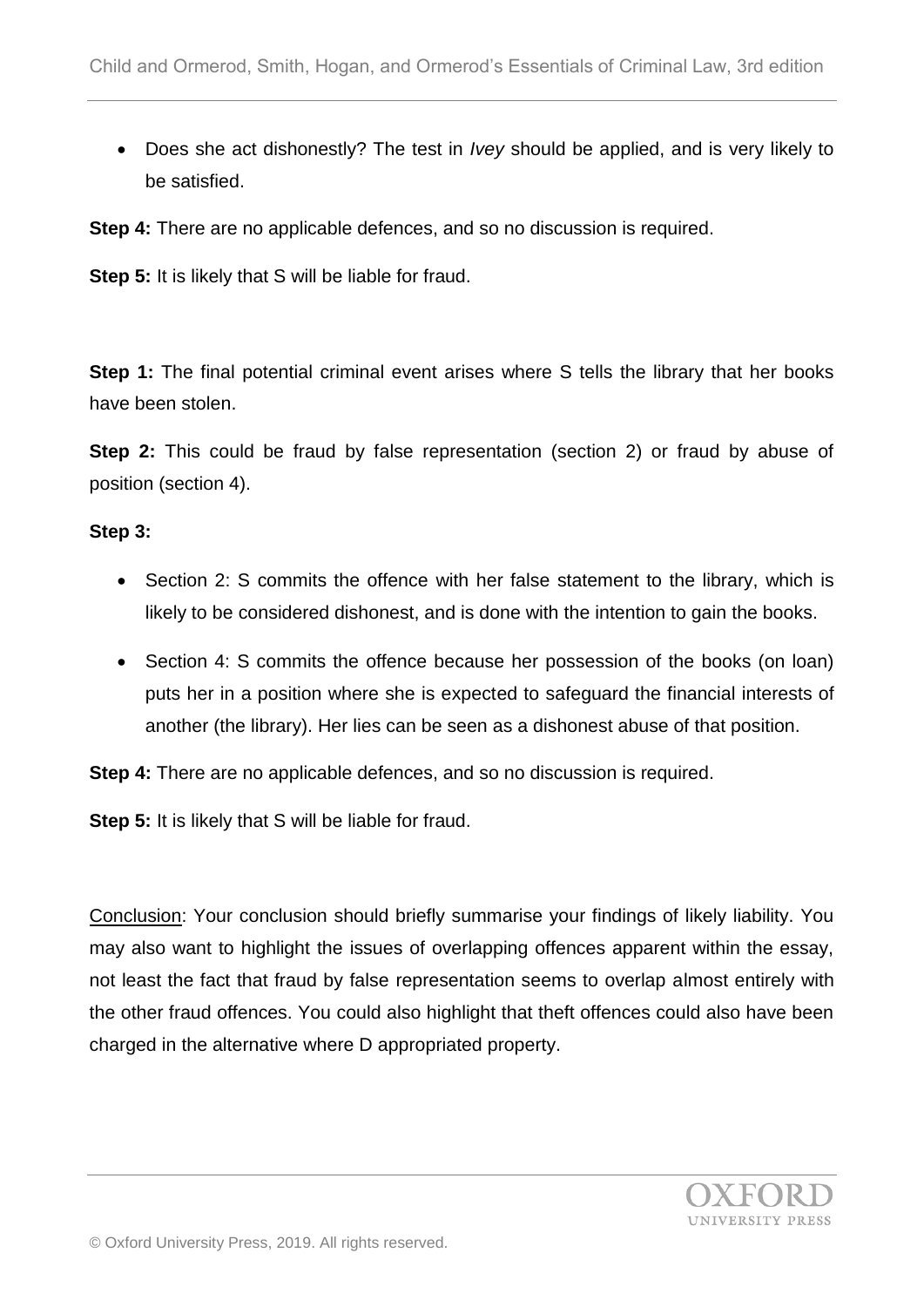## **Essay Questions**

There are several areas of interest for essay-type questions in relation to fraud. For example, the overlap between theft and fraud, the move within the Fraud Act 2006 to a form of inchoate liability, the complexity of the Fraud Act 2006, and so on.

Below is an example of an essay-type question, and a bullet-point plan for a possible answer. This is for illustration purposes only. When writing an essay of this kind yourself, there will usually be alternatives ways you could structure your answer, alternative points of discussion that could be raised, and you would certainly be expected to write in full prose (ie, not in bullet-point form). The most important point to take from these plans is how they focus on identifying and discussing the subject matter of the debate within the question, not simply listing information about the relevant topic.

The reform of fraud within the Fraud Act 2006, changing fraud to an inchoate offence, is one of the worst examples of over-criminalisation within the modern law. Discuss.

## **Introduction:**

- The issues within this essay question are quite complex, and so you have some work to do in your introduction to clarify what the discussion is about.
	- o You need to make clear that you understand the transition of fraud to inchoate offences: to offences where D must intend to make a gain or risk loss as opposed to actually make a gain in fact by her deception.
	- o You should also clarify what you understand by 'overcriminalisation'. In this context, the statement is simply claiming that the current law applies too widely, criminalising defendants whose conduct should not be caught within the offences.
- Having unpacked the question, it is then useful to tell your reader how you are going to structure your discussion. For this kind of question, you are essentially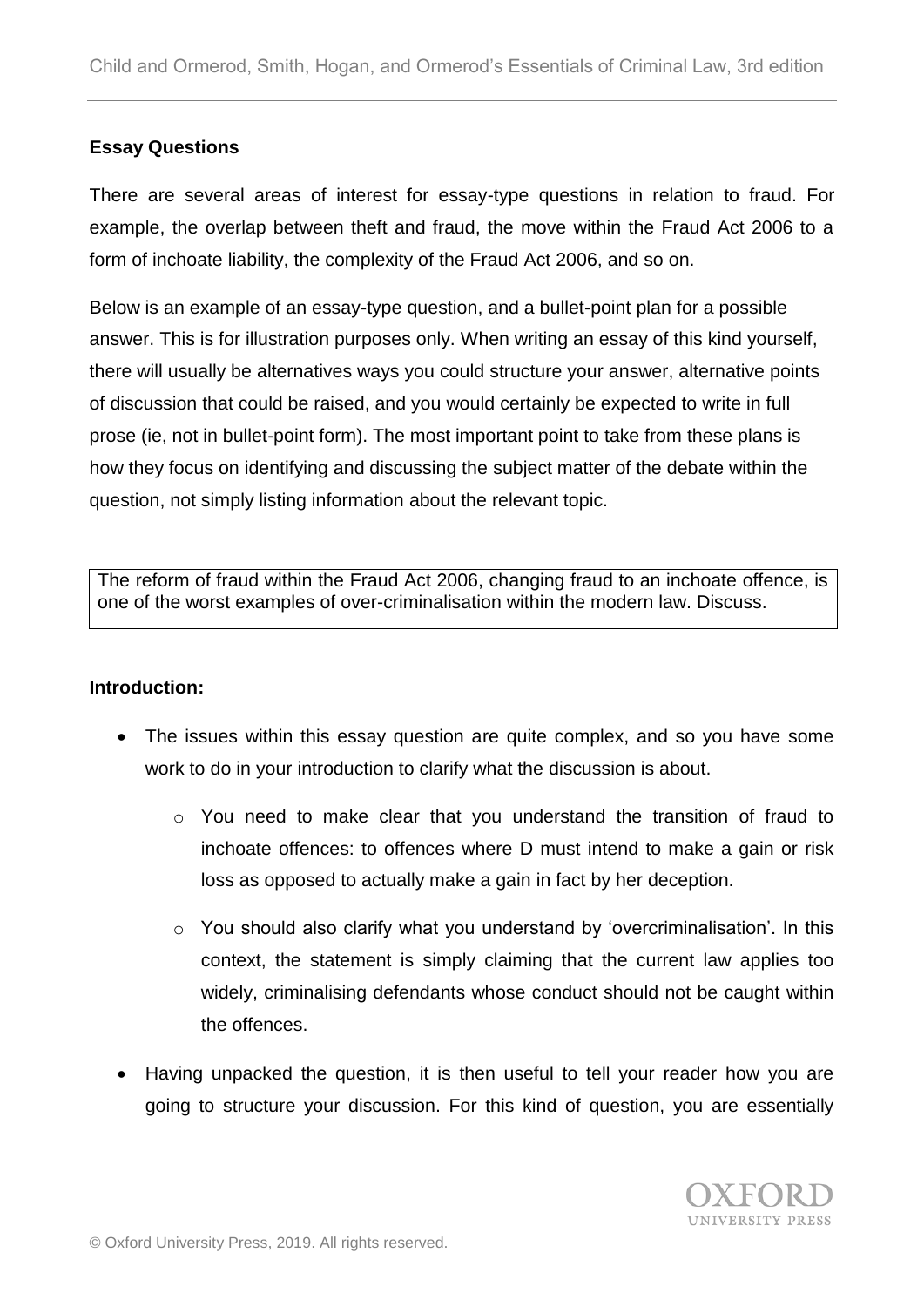being asked to discuss for and against the controversial part of the statement (i.e., 'is one of the worst examples of overcriminalisation within the modern law').

## **Body of the essay:**

- Arguments in favour of the statement:
	- o It can be argued that D does not deserve to be caught within the offence where she is not successful in deceiving V, or this is not the reason for V parting with her property. In this regard, there is an interesting academic debate around the potential for fraud to apply to 'standard' sales patter, as well as the potential application to any lying. The argument here is that whilst potentially dishonest, such behaviour is not deserving of criminalisation.
	- o Another issue with these offences is that when the general inchoate offences are applied to them, they become (essentially) double inchoate liability. For example, an attempt to commit fraud under the current law simply requires D to go beyond mere preparation to the false representation rather than to an act of deception. Again, it can be argued that this brings the line of criminality forward to an unacceptable degree.
- Arguments against the statement:
	- o It can be argued that the current offences do not over-criminalise. We could contend that the old offences were too narrow (ie, whether V is deceived does not impact D's blameworthiness), and we can highlight the role of dishonesty within the current law as a way of avoiding inappropriate criminalisation.
	- $\circ$  On a different line, we could also contend that whilst the current Act may over-criminalise to an extent, that this is not one of the worst examples in modern times. Highlighting the rapid expansion of other offences such as assisting and encouraging (Part 2 of the Serious Crime Act 2007), we could contend that the expansion of fraud offences has been relatively controlled and principled.